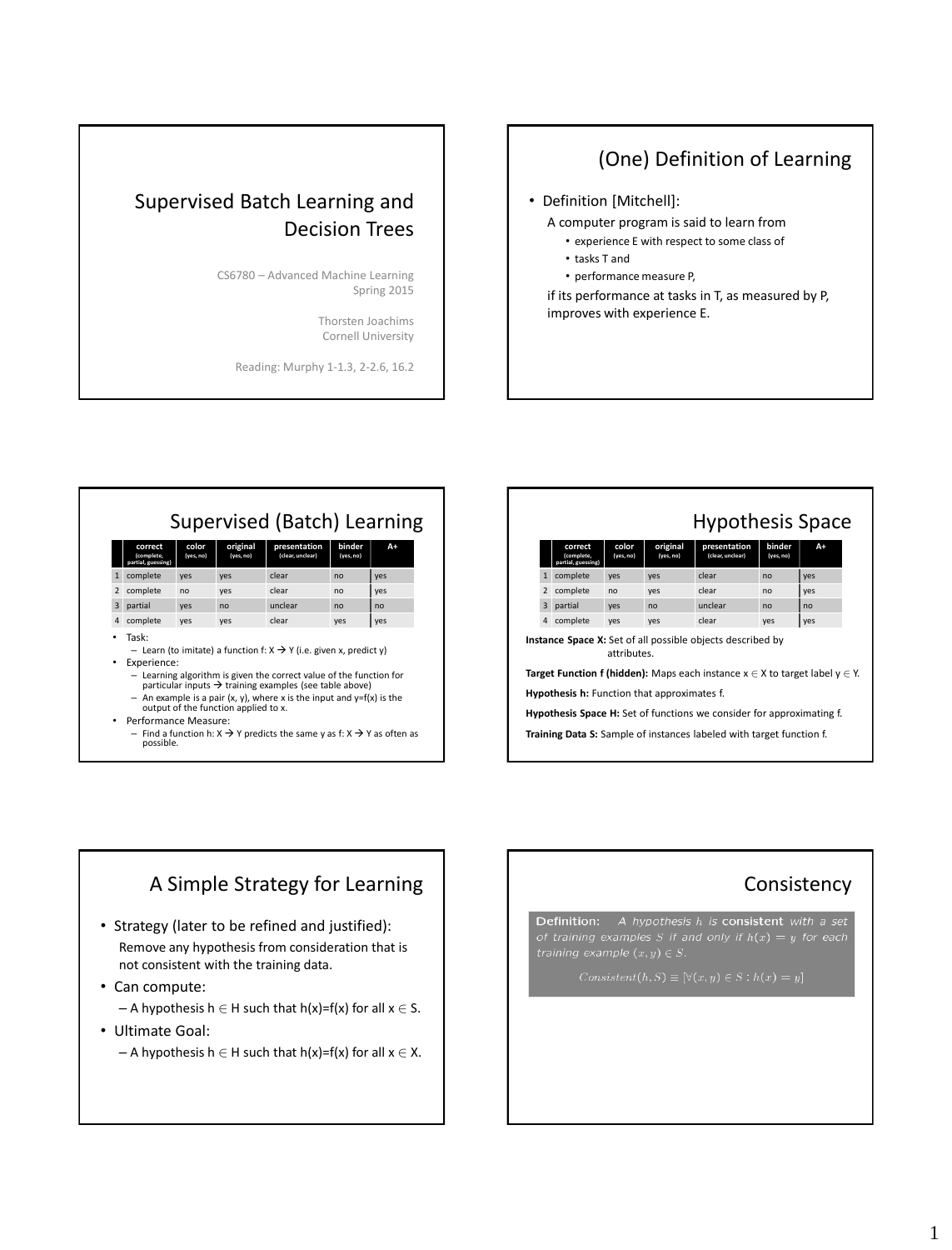**Definition:** The **version space**,  $VS_{H,S}$ , with respect to hypothesis space  $H$  and training examples  $S$ , is the subset of hypotheses from H consistent with all training

#### Version Space | | | List-Then-Eliminate Algorithm

- Init  $VS \leftarrow H$
- For each training example  $(x, y) \in S$ – remove from VS any hypothesis h for which  $h(x) \neq y$
- Output VS